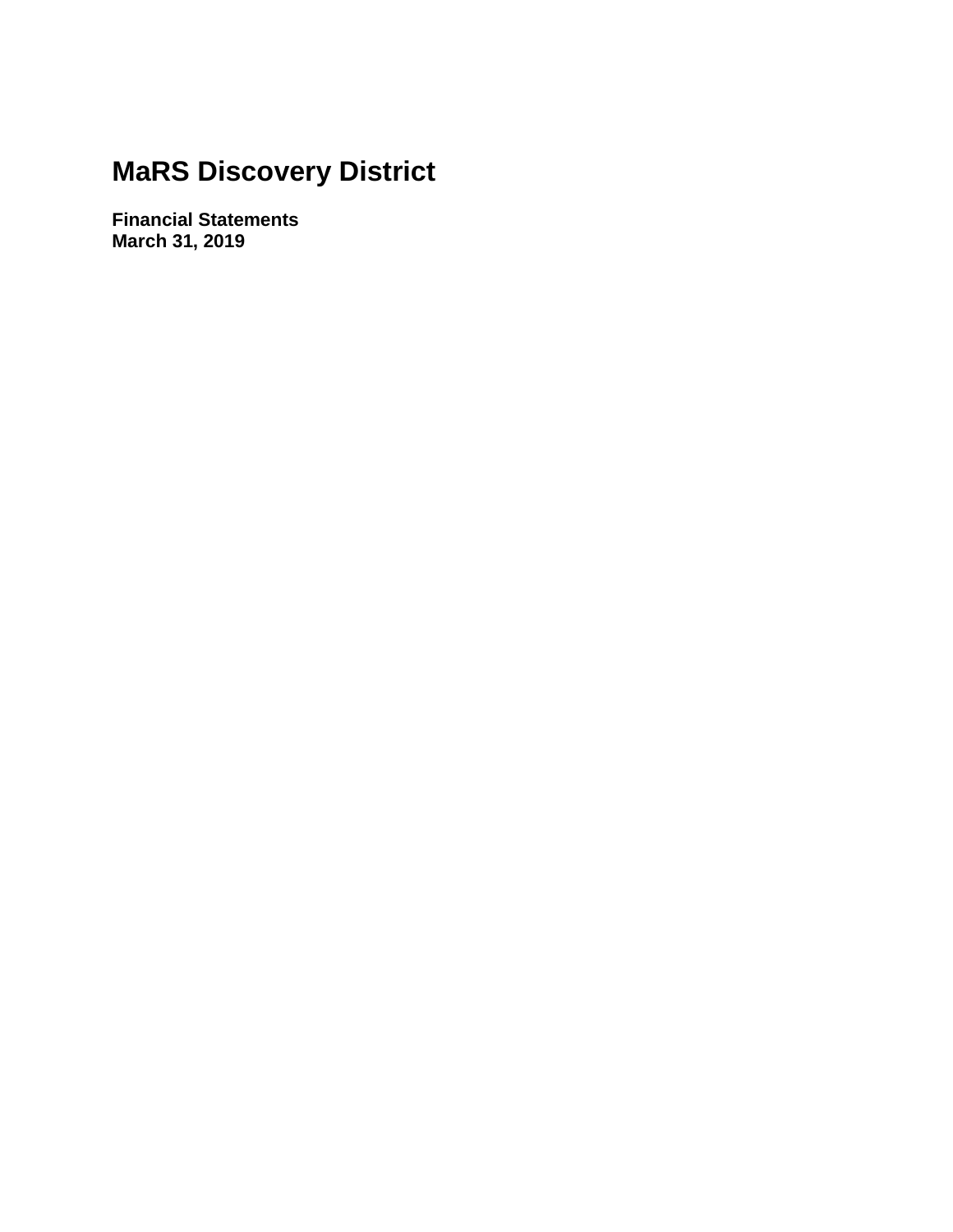

# *Independent auditor's report*

To the Board of Directors of MaRS Discovery District

# *Our opinion*

In our opinion, the accompanying financial statements present fairly, in all material respects, the financial position of MaRS Discovery District (the Organization) as at March 31, 2019 and the results of its operations and its cash flows for the year then ended in accordance with Canadian accounting standards for not-for-profit organizations.

# **What we have audited**

The Organization's financial statements comprise:

- the statement of financial position as at March 31, 2019;
- the statement of operations for the year then ended;
- the statement of changes in net assets for the year then ended;
- the statement of cash flows for the year then ended; and
- the notes to the financial statements, which include a summary of significant accounting policies.

# *Basis for opinion*

We conducted our audit in accordance with Canadian generally accepted auditing standards. Our responsibilities under those standards are further described in the *Auditor's responsibilities for the audit of the financial statements* section of our report.

We believe that the audit evidence we have obtained is sufficient and appropriate to provide a basis for our opinion.

# **Independence**

We are independent of the Organization in accordance with the ethical requirements that are relevant to our audit of the financial statements in Canada. We have fulfilled our other ethical responsibilities in accordance with these requirements.

# *Responsibilities of management and those charged with governance for the financial statements*

Management is responsible for the preparation and fair presentation of the financial statements in accordance with Canadian accounting standards for not-for-profit organizations, and for such internal control as management determines is necessary to enable the preparation of financial statements that are free from material misstatement, whether due to fraud or error.

*PricewaterhouseCoopers LLP PwC Tower, 18 York Street, Suite 2600, Toronto, Ontario, Canada M5J 0B2 T: +1 416 863 1133, F: +1 416 365 8215* 

"PwC" refers to PricewaterhouseCoopers LLP, an Ontario limited liability partnership.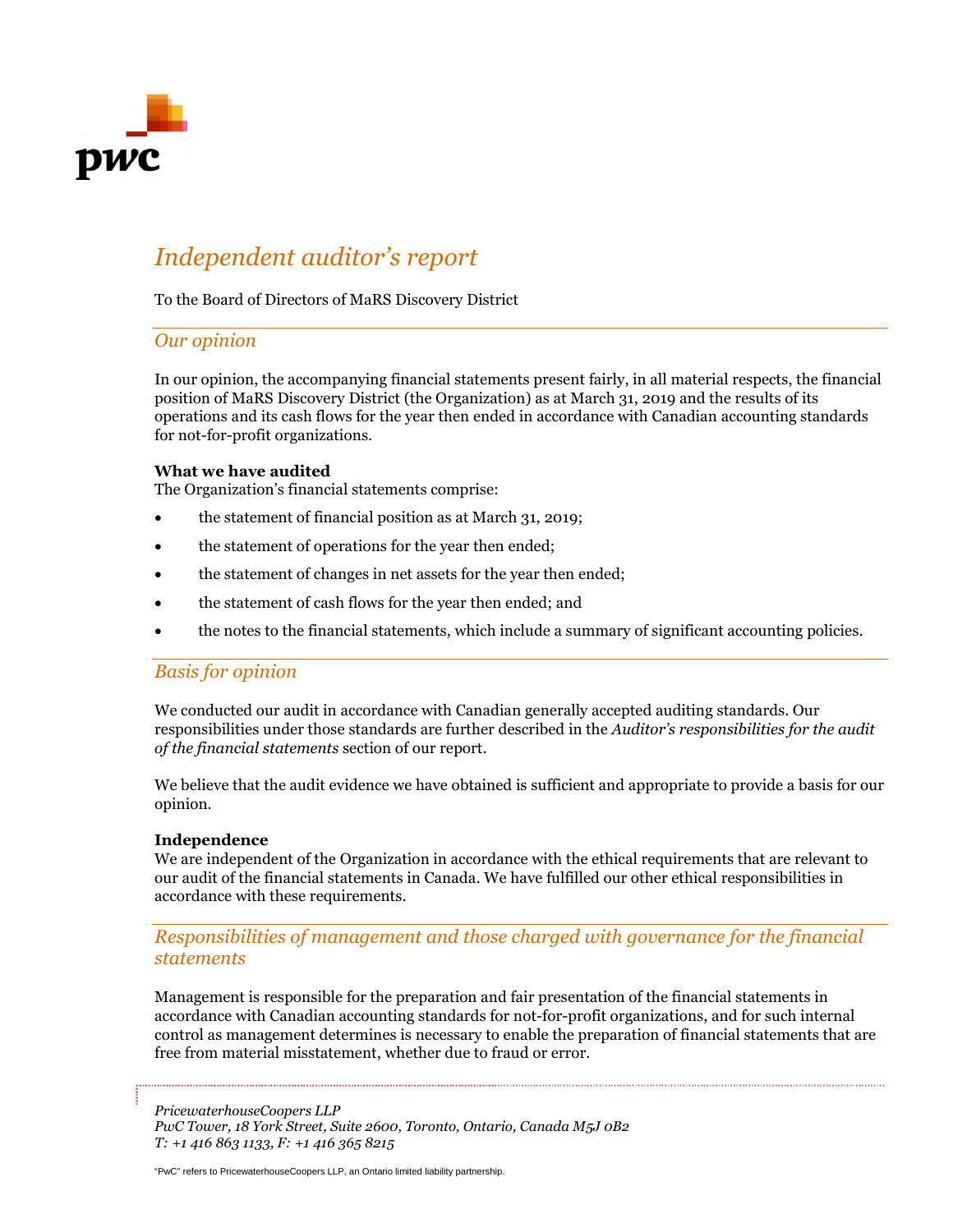

In preparing the financial statements, management is responsible for assessing the Organization's ability to continue as a going concern, disclosing, as applicable, matters related to going concern and using the going concern basis of accounting unless management either intends to liquidate the Organization or to cease operations, or has no realistic alternative but to do so.

Those charged with governance are responsible for overseeing the Organization's financial reporting process.

# *Auditor's responsibilities for the audit of the financial statements*

Our objectives are to obtain reasonable assurance about whether the financial statements as a whole are free from material misstatement, whether due to fraud or error, and to issue an auditor's report that includes our opinion. Reasonable assurance is a high level of assurance, but is not a guarantee that an audit conducted in accordance with Canadian generally accepted auditing standards will always detect a material misstatement when it exists. Misstatements can arise from fraud or error and are considered material if, individually or in the aggregate, they could reasonably be expected to influence the economic decisions of users taken on the basis of these financial statements.

As part of an audit in accordance with Canadian generally accepted auditing standards, we exercise professional judgment and maintain professional skepticism throughout the audit. We also:

- Identify and assess the risks of material misstatement of the financial statements, whether due to fraud or error, design and perform audit procedures responsive to those risks, and obtain audit evidence that is sufficient and appropriate to provide a basis for our opinion. The risk of not detecting a material misstatement resulting from fraud is higher than for one resulting from error, as fraud may involve collusion, forgery, intentional omissions, misrepresentations, or the override of internal control.
- Obtain an understanding of internal control relevant to the audit in order to design audit procedures that are appropriate in the circumstances, but not for the purpose of expressing an opinion on the effectiveness of the Organization's internal control.
- Evaluate the appropriateness of accounting policies used and the reasonableness of accounting estimates and related disclosures made by management.
- Conclude on the appropriateness of management's use of the going concern basis of accounting and, based on the audit evidence obtained, whether a material uncertainty exists related to events or conditions that may cast significant doubt on the Organization's ability to continue as a going concern. If we conclude that a material uncertainty exists, we are required to draw attention in our auditor's report to the related disclosures in the financial statements or, if such disclosures are inadequate, to modify our opinion. Our conclusions are based on the audit evidence obtained up to the date of our auditor's report. However, future events or conditions may cause the Organization to cease to continue as a going concern.
- Evaluate the overall presentation, structure and content of the financial statements, including the disclosures, and whether the financial statements represent the underlying transactions and events in a manner that achieves fair presentation.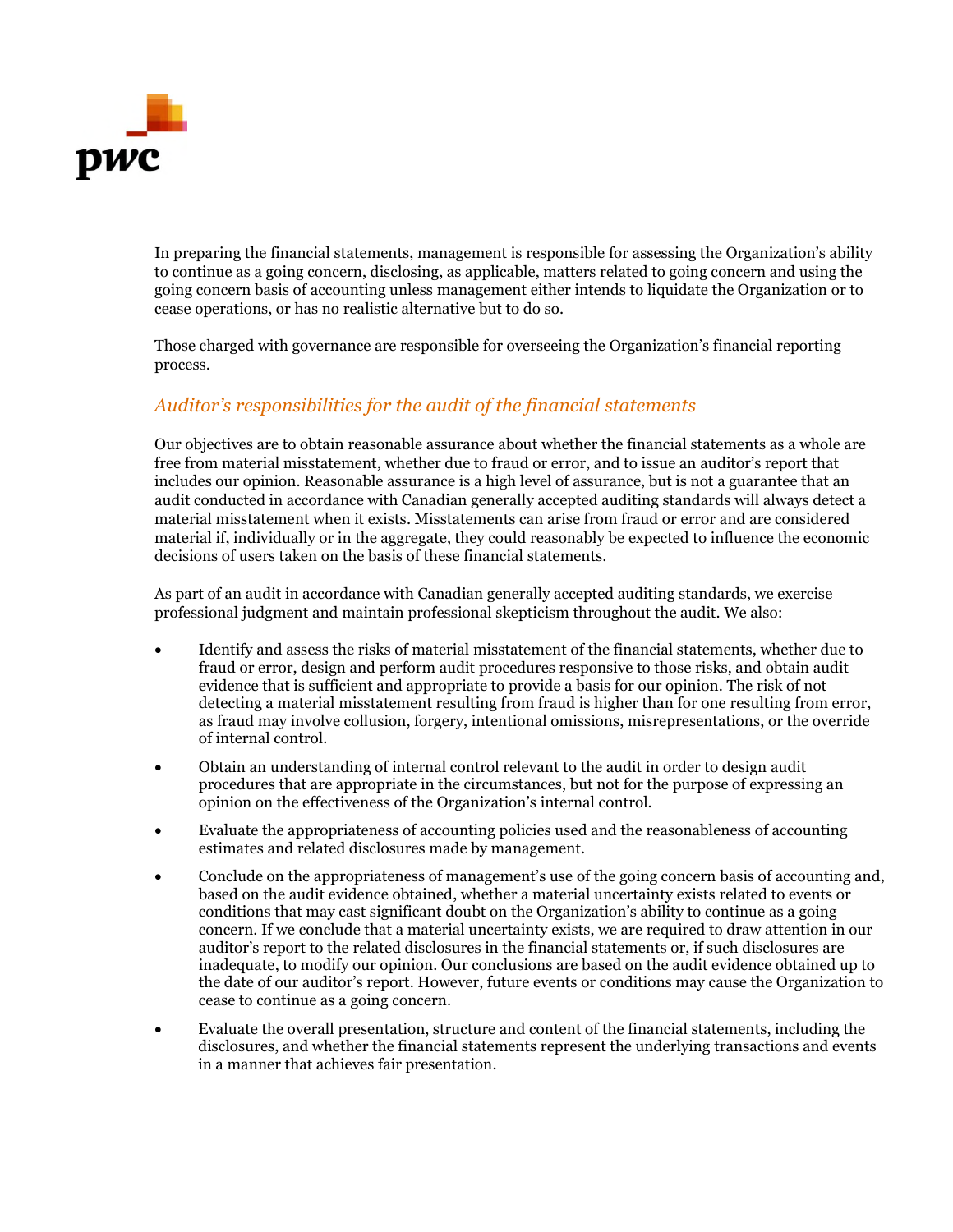

We communicate with those charged with governance regarding, among other matters, the planned scope and timing of the audit and significant audit findings, including any significant deficiencies in internal control that we identify during our audit.

Pricewaterhouse Coopers LLP

Chartered Professional Accountants, Licensed Public Accountants

Toronto, Ontario June 28, 2019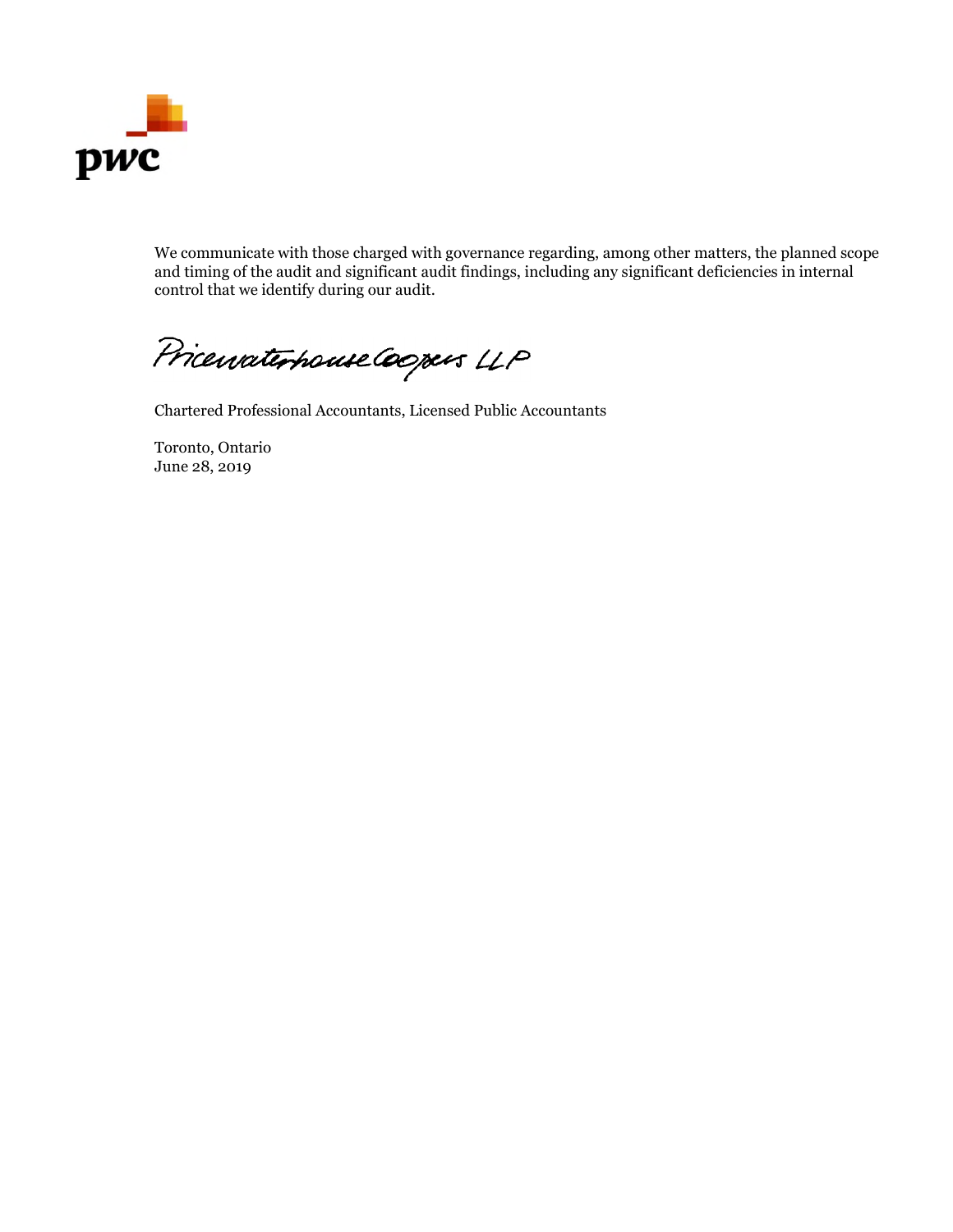# Statement of Financial Position **As at March 31, 2019**

(in thousands of Canadian dollars, unless otherwise stated)

|                                              | 2019     | 2018     |
|----------------------------------------------|----------|----------|
| <b>Assets</b>                                |          |          |
| <b>Current assets</b>                        |          |          |
| Cash (note 3)                                | \$19,531 | \$25,953 |
| Receivables and prepayments (note 4)         | 2,926    | 2,959    |
| Government receivables                       | 2,227    | 3,055    |
| Due from related parties (note 5)            | 840      | 1,261    |
|                                              | \$25,524 | \$33,228 |
| Due from related parties (note 5)            | 304      | 300      |
| Investments (note 6)                         | 1,012    | 590      |
| Cash and investments (note 3)                | 14,834   | 9,669    |
| Investment in related parties (note 7)       | 37,405   | 39,636   |
| Capital assets (note 10)                     | 1,116    | 1,468    |
|                                              | \$80,195 | \$84,891 |
| <b>Liabilities</b>                           |          |          |
| <b>Current liabilities</b>                   |          |          |
| Accounts payable and accrued liabilities     | \$6,012  | \$4,886  |
| Deferred revenue                             | 1,889    | 1,806    |
| Restricted contributions (note 12)           | 17,076   | 20,863   |
|                                              | \$24,977 | \$27,555 |
| Long-term restricted contributions (note 13) | \$9,834  | \$9,669  |
| <b>Net Assets</b>                            |          |          |
| <b>Unrestricted</b>                          | \$1,863  | \$6,563  |
| Internally restricted (note 14)              | 43,521   | 41,104   |
|                                              | \$45,384 | \$47,667 |
|                                              | \$80,195 | \$84,891 |

**Contingencies and commitments** (note 15)

**Approved by the Board of Directors**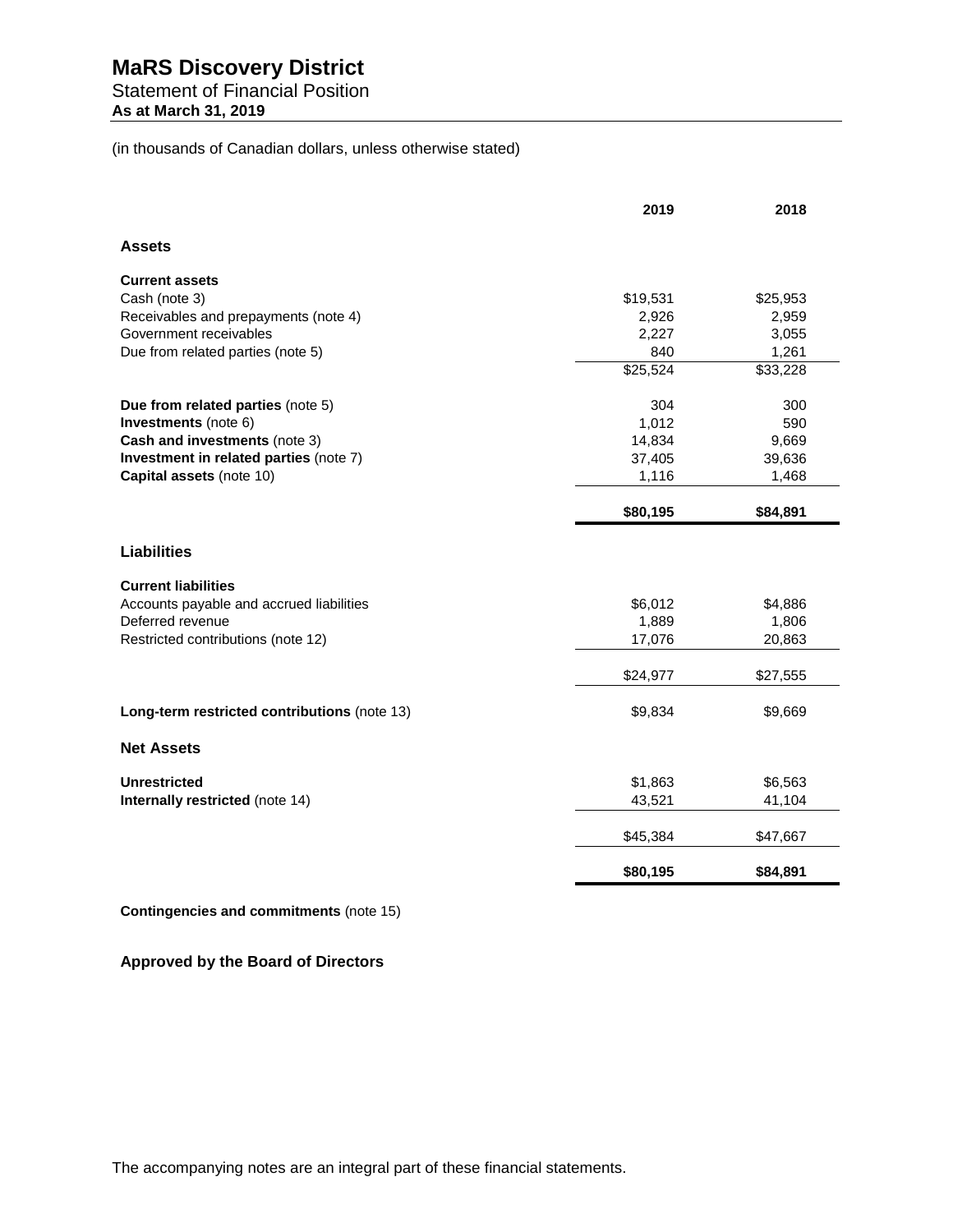# Statement of Operations **For the year ended March 31, 2019**

(in thousands of Canadian dollars, unless otherwise stated)

|                                                        | 2019      | 2018      |
|--------------------------------------------------------|-----------|-----------|
| <b>Revenues</b>                                        |           |           |
| Restricted provincial grants (note 12)                 | \$16,620  | \$15,742  |
| Restricted federal grants (note 12)                    | 3,363     | 2,642     |
| Restricted other grants and donations (note 12)        | 3,281     | 2,964     |
| Sponsorship and partnership revenue                    | 3,761     | 2,965     |
| Professional fees                                      | 3,761     | 2,611     |
| Events fees                                            | 2,171     | 1,904     |
| Other income                                           | 1,012     | 1,402     |
| Related party revenue (note 5)                         | 1,011     | 902       |
|                                                        | 34,980    | 31,132    |
| Partner payments (note 12)                             | 14,134    | 14,123    |
|                                                        | \$49,114  | \$45,255  |
|                                                        |           |           |
| <b>Expenses</b>                                        |           |           |
| Employees and contractors                              | \$23,293  | \$20,601  |
| Program operating                                      | 6,455     | 5,812     |
| Outsourced services                                    | 3,426     | 3,063     |
| Rent expense (note 5)                                  | 2,775     | 2,383     |
| Supplies                                               | 1,840     | 1,158     |
| Administration and other                               | 1,213     | 672       |
| Amortization                                           | 488       | 532       |
|                                                        | 39,490    | 34,221    |
| Partner payments (note 12)                             | 14,134    | 14,123    |
|                                                        | \$53,624  | \$48,344  |
|                                                        | \$(4,510) | \$(3,089) |
| Income of MaRS Phase 1 Investment Fund (note 7)        | \$4,761   | \$4,420   |
|                                                        | \$251     | \$1,331   |
| Income (loss) of MaRS Phase 2 Investment Fund (note 7) | (2, 534)  | 6,260     |
| Net (loss) income for the year                         | \$(2,283) | \$7,591   |

The accompanying notes are an integral part of these financial statements.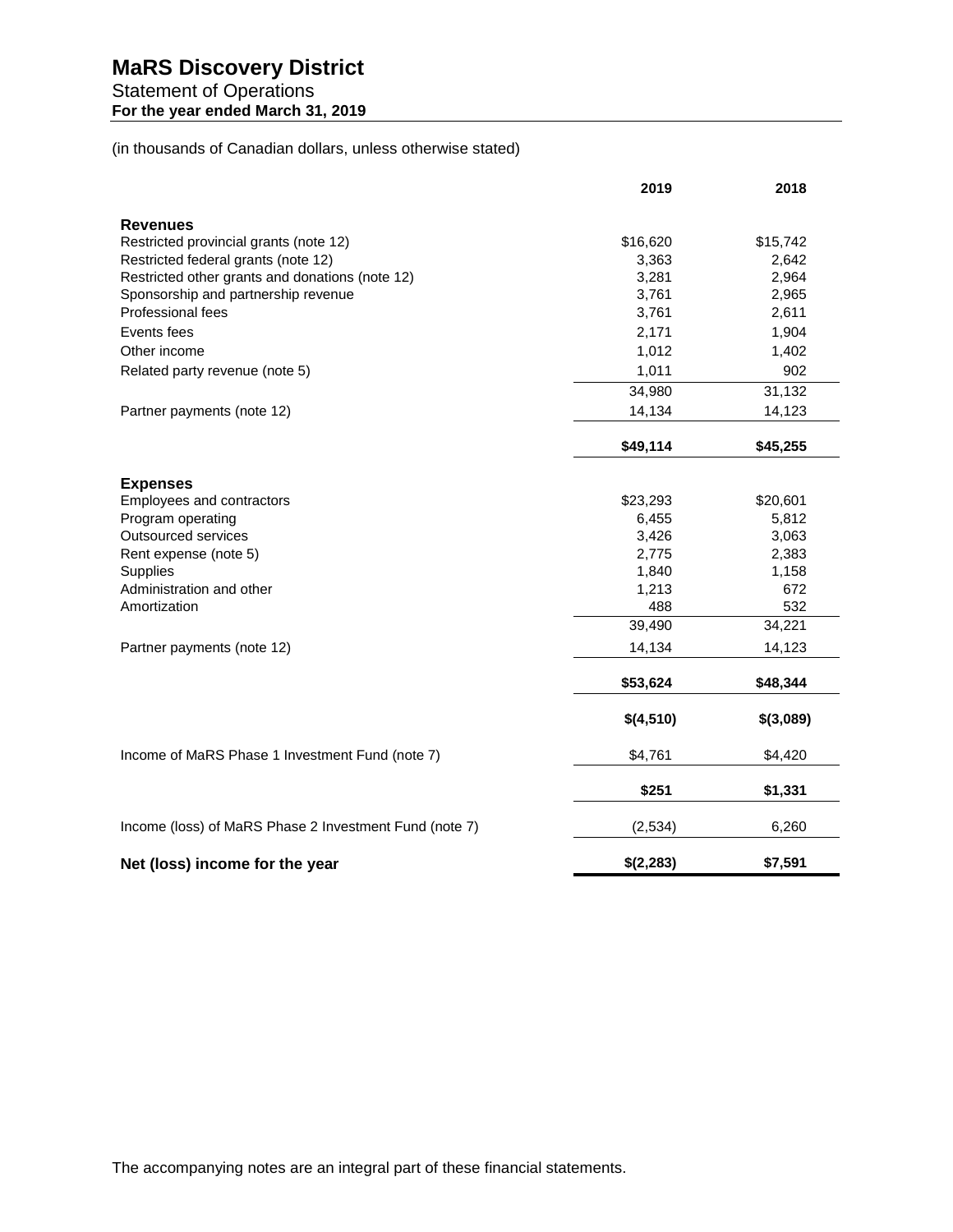# Statement of Changes in Net Assets

**For the year ended March 31, 2019** 

(in thousands of Canadian dollars, unless otherwise stated)

|                                |              |                                              | 2019     |
|--------------------------------|--------------|----------------------------------------------|----------|
|                                | Unrestricted | <b>Internally</b><br>restricted<br>(note 14) | Total    |
| Net assets – beginning of year | \$6,563      | \$41.104                                     | \$47,667 |
| Net (loss) for the year        | (2, 283)     |                                              | (2,283)  |
| Inter-fund transfer (note 14)  | (2, 417)     | 2.417                                        |          |
| Net assets – end of year       | \$1,863      | \$43,521                                     | \$45,384 |

|                                |              |                                       | 2018     |
|--------------------------------|--------------|---------------------------------------|----------|
|                                | Unrestricted | Internally<br>restricted<br>(note 14) | Total    |
| Net assets – beginning of year | \$4,922      | \$35,154                              | \$40,076 |
| Net income for the year        | 7,591        |                                       | 7,591    |
| Inter-fund transfer (note 14)  | (5,950)      | 5,950                                 |          |
| Net assets – end of year       | \$6,563      | \$41,104                              | \$47,667 |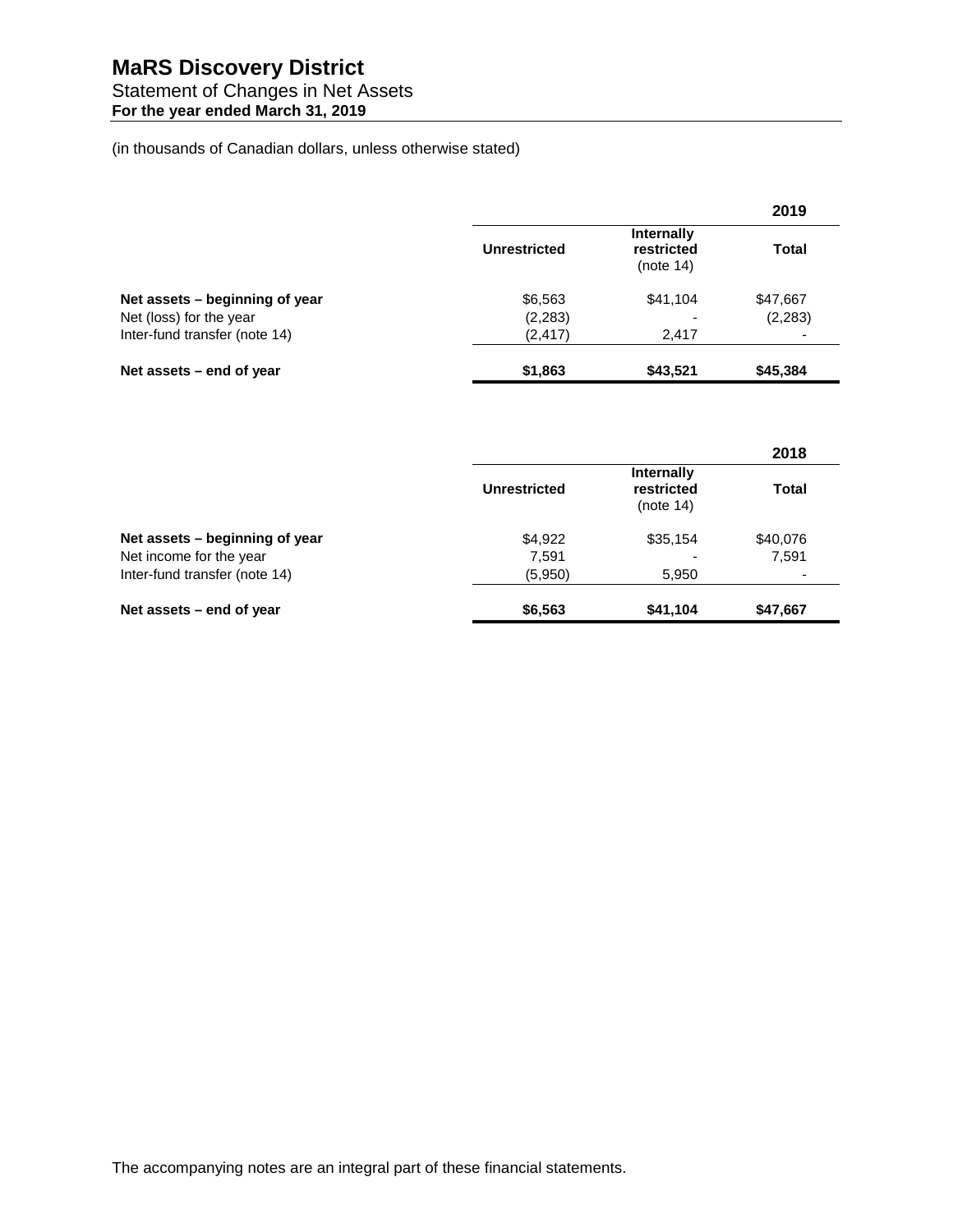Statement of Cash Flows **For the year ended March 31, 2019** 

(in thousands of Canadian dollars, unless otherwise stated)

|                                                               | 2019           | 2018            |
|---------------------------------------------------------------|----------------|-----------------|
| Cash provided by (used in)                                    |                |                 |
| <b>Operating activities</b>                                   |                |                 |
| Net income (loss) for the year<br>Items not affecting cash    | \$(2,283)      | \$7,591         |
| (Income) of related parties<br>Amortization of capital assets | (2,227)<br>488 | (10,680)<br>532 |
| Changes in working capital balances (note 16)                 | 1,109          | 2,985           |
|                                                               | \$(2,913)      | \$428           |
| <b>Financing activities</b>                                   |                |                 |
| Distribution from related parties                             | \$2,214        | \$1,400         |
| Repayment of loan to related party (note 5)                   |                | 47              |
|                                                               | \$2,214        | \$1,447         |
| <b>Investing activities</b>                                   |                |                 |
| Net change in long term deposits                              | \$(5,165)      | \$135           |
| Investment (note 6)<br>Additions to capital assets            | (422)<br>(136) | (171)           |
|                                                               | \$(5,723)      | \$(36)          |
|                                                               |                |                 |
| Increase (decrease) in cash during the year                   | \$(6,422)      | \$1,839         |
| Cash - beginning of year                                      | \$25,953       | \$24,114        |
| Cash – end of year                                            | \$19,531       | \$25,953        |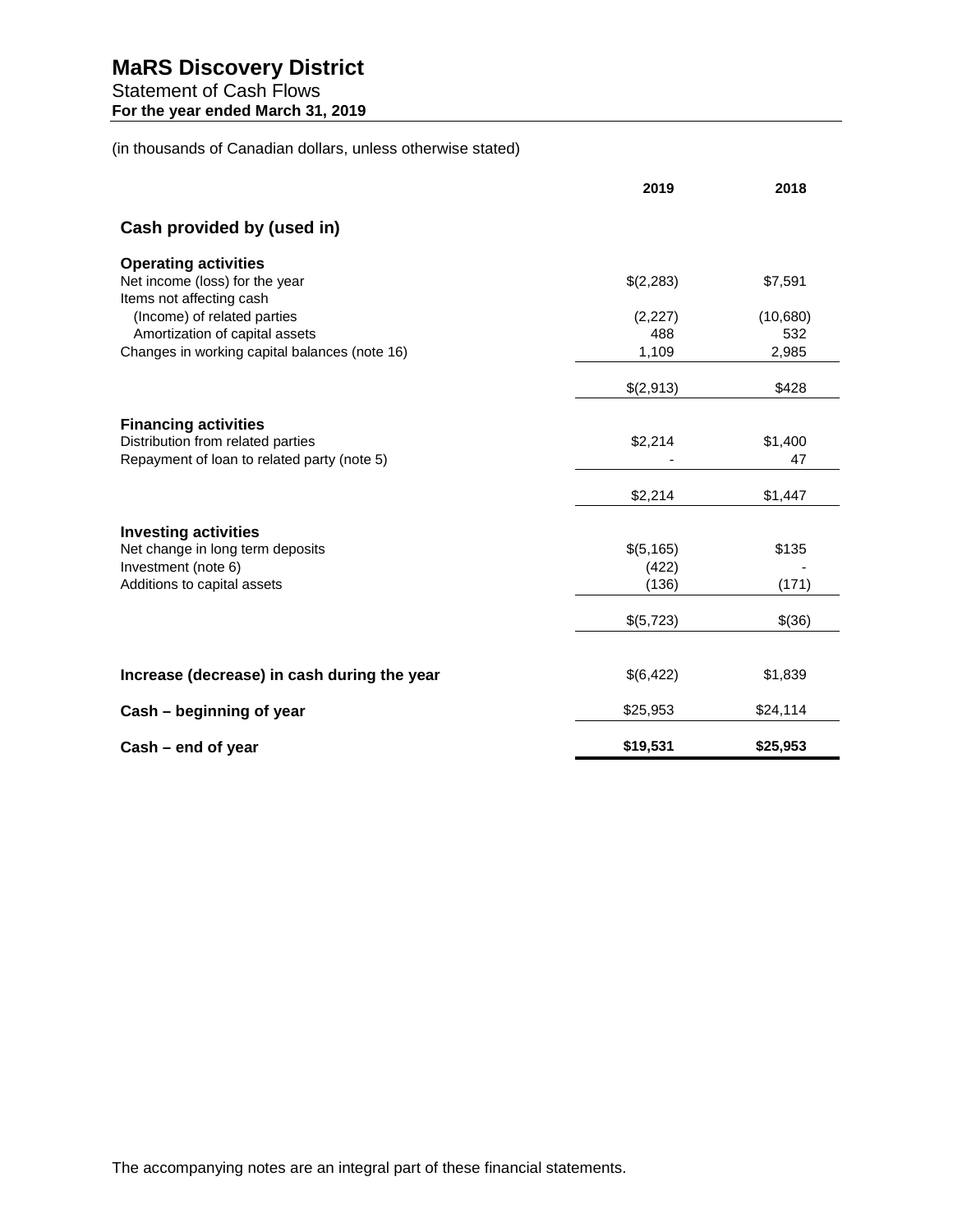Notes to Financial Statements **March 31, 2019** 

(in thousands of Canadian dollars, unless otherwise stated)

# **1. Description of organization**

MaRS Discovery District (MaRS or the organization) was established to develop a world-class innovation and convergence center in Toronto dedicated to improving Canada's social and economic prosperity from its science, technology and social innovations. MaRS' core programs include business advisory services, education and market intelligence to attract and equip Canadian innovators with the skills, tools and networks they need to thrive and grow in the global knowledge economy. MaRS also works to remove systems barriers by conducting research and working collaboratively with governments and public agencies, innovators, established businesses and community partners to determine how to increase the ease and effectiveness of the adoption of new innovations. MaRS administers partner payment grants on behalf of the Province of Ontario and the Government of Canada by providing flow-through grant funding.

MaRS is an organization without share capital, incorporated on August 27, 2001 under the laws of Canada. In October 2014, MaRS was granted continuance under the Canada Not-for-profit Corporations Act. As a registered charity (87668 2717 RR0001) under the Income Tax Act, the organization is exempt from income taxes.

#### **Related entities – real estate**

The MaRS Centre, which is located on the south side of College Street between University Avenue and Elizabeth Street in downtown Toronto, is a world-class innovation hub dedicated to catalyzing convergence of the region's science, technology and social innovations to improve economic and societal outcomes for Canadians. The Centre includes properties that are held by three separate related entities.

MaRS Phase 1 Investment Trust, MaRS Phase 1 Inc. and 2550106 Ontario Inc. (note 7)

In December 2016, MaRS become the sole unitholder and sole beneficiary of the MaRS Phase 1 Investment Trust (Phase 1 Trust) and the 100% sole shareholder of both MaRS Phase 1 Inc. (Phase 1 Inc.) and 2550106 Ontario Inc. (2550106 Ontario). The Phase 1 Trust holds the South Tower and Heritage Building located at 101 College Street.

Phase 1 Inc. is an Ontario for-profit company whose sole activity is to act as Trustee for Phase 1 Trust. Phase 1 Inc. in its capacity as trustee executes contracts and other legal and financial instruments for Phase 1 Trust, but does not record any financial activity of its own.

2550106 Ontario is an Ontario for-profit company whose sole activity is to hold the legal and registered title to the Phase 1 lands as bare trustee for MaRS but does not record any financial activity of its own.

#### MaRS Phase 2 Investment Trust and MaRS Phase 2 Inc. (note 7)

MaRS is an 80% unitholder and beneficiary of the MaRS Phase 2 Investment Trust (Phase 2 Trust) and the 80% shareholder of MaRS Phase 2 Inc. (Phase 2 Inc.). The University of Toronto holds a 20% interest in Phase 2 Trust and Phase 2 Inc. The Phase 2 Trust holds the West Tower, located at 661 University Avenue.

Phase 2 Inc. is an Ontario for-profit company whose sole activity is to act as Trustee for Phase 2 Trust. Phase 2 Inc. in its capacity as trustee executes contracts and other legal and financial instruments for Phase 2 Trust, but does not record any financial activity of its own.

### MaRS Development Trust

The MaRS Development Trust holds the Toronto Medical Discovery Tower (also known as the Princess Margaret Cancer Research Tower) facility, situated at the corner of College and Elizabeth Streets.

In 2002, MaRS was appointed administrator of the MaRS Development Trust (the Trust). The Trust's purpose was to issue \$100,000 in bonds to finance the property development of the Toronto Medical Discovery Tower facility (the project), for the University Health Network (UHN), to operate the project and act as landlord under the UHN lease agreement. Under the UHN lease agreement, the project has been leased in its entirety to UHN pursuant to a 30-year lease dated December 12, 2002. The Trust receives finance income that is recognized over the term of the lease in a manner that produces a constant rate of return on the investment in the lease. As beneficiary of the Trust, MaRS will assume the ownership of the project upon full repayment of the bonds in 2035.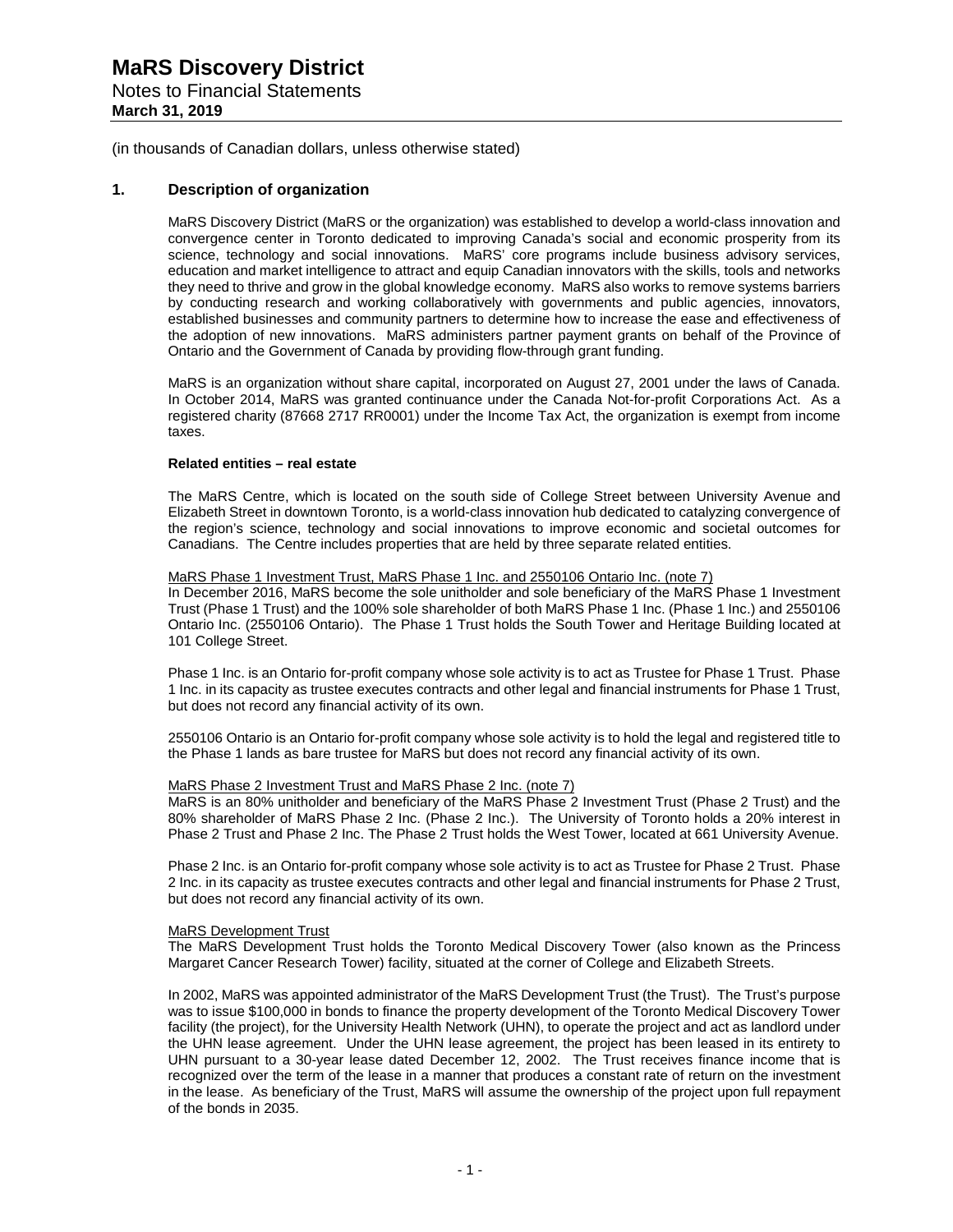# Notes to Financial Statements **March 31, 2019**

(in thousands of Canadian dollars, unless otherwise stated)

### **Related entities – investment and other**

#### MaRS Investment Accelerator Fund Inc. (note 8)

MaRS controls MaRS Investment Accelerator Fund Inc. (IAF). IAF is an Ontario not-for-profit organization that administers the Investment Accelerator Fund Program on behalf of the Province of Ontario.

#### MaRS VX (note 9)

MaRS controls MaRS VX, a federal not-for-profit organization. MaRS VX operates the Social Venture Exchange (SVX) under the regulations of the Ontario Securities Commission.

#### MaRS Discovery Services Inc.

MaRS controls MaRS Discovery Services Inc. (MDSI), an Ontario not-for-profit organization. MDSI holds a 21% investment in JOLT Fund L.P.; 100% of MaRS 101 Ventures Inc.; 100% of MaRS Catalyst Fund General Partner Inc.; and 100% of MaRS Discovery Enterprises Inc. (MDEI).

JOLT Fund L.P. is a limited partnership of private investors that has made investments in promising start-up companies developing products or services in mobile and digital technology. MaRS 101 Ventures Inc. is an Ontario for-profit company that acts as the general partner to JOLT Fund L.P.

MaRS Catalyst Fund General Partner Inc. is an Ontario for-profit company that acts as the general partner to the MaRS Catalyst Fund General Partner L.P. The MaRS Catalyst Fund General Partner L.P. acts as the general partner to the MaRS Catalyst Fund L.P. The Catalyst Fund L.P. makes capital investments, directly or indirectly, in for-profit businesses meeting the B-Corp criteria, which include standards of verified social and environmental performance, public transparency, legal accountability and aspiring to use the power of markets to solve social and environmental problems. MaRS has a 13.49% financial interest in the Catalyst Fund (note 6).

MDEI is an Ontario for-profit company that holds a 10.5% investment in Cogniciti Inc.

#### MaRS 101 Investments Inc.

MaRS owns 100% of MaRS 101 Investments Inc., an Ontario for-profit company that owns 100% of StandUp General Partner Inc. and holds a limited partnership interest in StandUp General Partner L.P. StandUp General Partner Inc. is an Ontario for-profit corporation that acts as the general partner to the StandUp General Partner L.P. The StandUp General Partner L.P. acts as the general partner to the StandUp Ventures L.P. The StandUp Ventures LP was established in May 2017 for the purpose of investing in high growth technology ventures led by women entrepreneurs.

### **2. Summary of significant accounting policies**

These financial statements are prepared in accordance with Canadian accounting standards for not-for-profit organizations (ASNPO).

The significant accounting policies are as follows:

#### **Revenue recognition**

#### Grants and donations

The organization follows the deferral method of accounting for contributions, which include grants and donations. Under the deferral method, unrestricted contributions are recognized as revenue when received. Restricted contributions, and interest earned on the funds, are deferred and recognized as revenue when the related expenses are incurred. Capital grants are deferred and amortized on a basis corresponding with the amortization rate for the related capital asset.

The organization has not recognized contributions of materials or services in the statement of operations.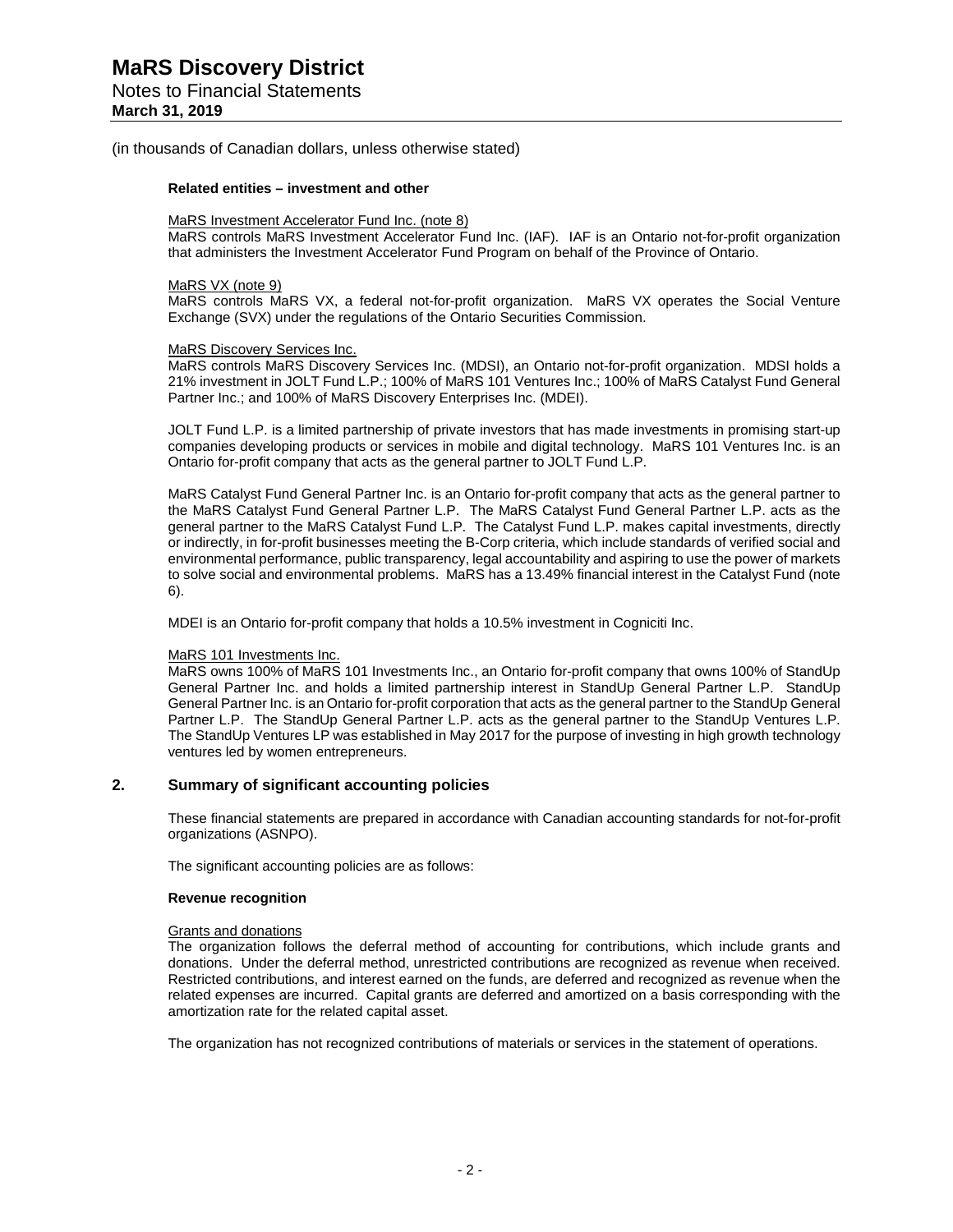#### Notes to Financial Statements **March 31, 2019**

(in thousands of Canadian dollars, unless otherwise stated)

### Sponsorship and partnership

Sponsorship and partnership revenue is recognized over the period of the sponsorship, which may be for a period of time or a specific event. Sponsorship and partnership revenue received in advance of being earned is recorded as deferred revenue.

#### Professional and events fees

Professional and events fees are recognized when the service has been provided. Deposits received for events are recorded as deferred revenue.

#### Other income

Other income includes distributions received from investments as well as unrestricted interest income which is recognized as revenue when earned.

#### **Capital assets**

Capital assets are recorded at cost, net of accumulated amortization and any impairments. An impairment loss equal to the excess of the carrying value over any residual value is recognized for capital assets when the asset no longer has any long-term service potential to the organization.

Amortization is recorded on a straight-line basis over the estimated useful lives of the assets as follows:

| Leasehold improvements | 8 vears    |
|------------------------|------------|
| Furniture and fixtures | 5-10 vears |
| Equipment              | 2-10 vears |
| Software               | 3-5 vears  |

#### **Investments**

For controlled, profit-oriented subsidiaries, such as Phase 1 Trust and Phase 2 Trust, MaRS accounts for them using the equity method. Under the equity method, the investment is initially recorded at cost and the carrying value is adjusted thereafter to include MaRS' pro rata share of the earnings (loss) of the subsidiary, capital transactions and profit distribution (note 7).

For controlled, not-for-profit organizations, such as MaRS Investment Accelerator Fund Inc. and MaRS VX, MaRS has disclosed their financial information in notes 8 and 9. For MDSI, the financial information has not been disclosed as it is not material to the MaRS financial statements.

Other investments are recorded at cost.

### **Financial instruments**

MaRS initially records its financial assets and financial liabilities at fair value. MaRS subsequently measures all of its financial assets and financial liabilities at amortized cost. Financial assets and liabilities include cash, restricted cash, receivables, accounts payable and accrued liabilities, loans and mortgages payable. Financial assets are tested for impairment at the end of each reporting period where there are indicators that the assets may be impaired. Any impairment loss is recognized in the statement of operations. Transaction costs are capitalized and amortized on a straight-line basis over the useful life of the related financial instrument.

### **Use of estimates**

The preparation of financial statements in conformity with ASNPO requires management to make estimates and assumptions that affect the reported amounts of assets and liabilities and the disclosure of contingent assets and liabilities at the date of the financial statements and the reported amounts of revenues and expenses during the reporting period. Actual results could differ from those estimates. Estimates are used in determining allowance for doubtful accounts, useful life and recoverability of capital assets, recoverability of investments and investments in related parties and internal allocations.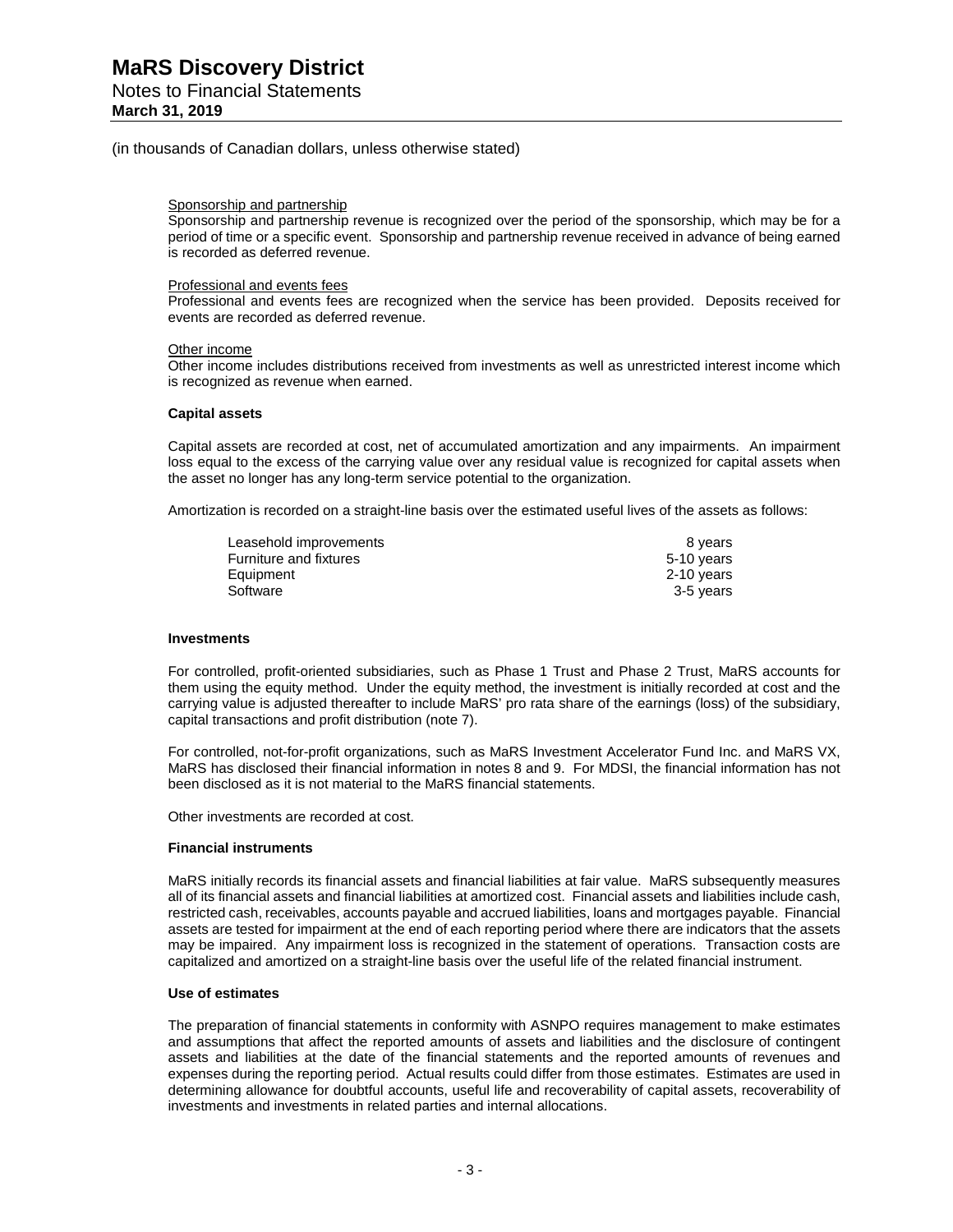## Notes to Financial Statements **March 31, 2019**

(in thousands of Canadian dollars, unless otherwise stated)

# **3. Cash and investments**

Cash represents cash in bank operating and savings accounts without restrictions.

Cash and investments classified as long-term represent cash and short-term investments that are equal to the total of long-term restricted contributions (note 13) and the portion of internally restricted net assets associated with future capital and other special projects (note 14).

## **4. Receivables and prepayments**

|                                                    | 2019    | 2018    |
|----------------------------------------------------|---------|---------|
| Receivables net of allowance for doubtful accounts |         |         |
| of \$183 (2018 - \$203)                            | \$2,319 | \$2,273 |
| Prepaid expenses                                   | 607     | 686     |
|                                                    | \$2,926 | \$2,959 |

## **5. Related party transactions and balances**

During the course of the year, MaRS entered into certain transactions with related parties. These transactions are in the normal course of operations and are measured at the exchange value, which is the amount of consideration established and agreed to by the related parties.

The organization provided services to Phase 1 Trust in the amount of \$227 (2018 – \$219) for information technology support, accounting, human resources and project management. MaRS has agreements with Phase 1 Trust for the lease of collaboration (event) rooms and office space. The organization paid rent to Phase 1 Trust in the amount of \$2,599 (2018 – \$2,321) during the year. Phase 1 declared a capital distribution of \$2,501 (2018 - \$2,752) to MaRS DD (as unitholder) during the year which was offset against the rent charged.

The organization provided services to Phase 2 Trust in the amount of \$328 (2018 - \$269) for information technology support, accounting, and human resources.

The organization provided services to IAF in the amount of \$189 (2018 - \$142). The services provided included information technology support, accounting, human resources and marketing.

The organization paid an operating fee of \$150 (2018 - \$632) to MaRS VX to operate SVX and provided services to MaRS VX in the amount of \$171 (2018 - \$137). The services provided included rent, information technology support and other general and administrative expenses. In prior years, staff services were shared and costs were allocated between MaRS and MaRS VX. The net allocation from MaRS to MaRS VX was \$233 in 2018.

MaRS also provided management services to the Catalyst Fund in the amount of \$58 (2018 – \$117) and accounting services to StandUp General Partner in the amount of \$38 (2018 – \$18).

MaRS issued a loan of \$70 to MaRS VX in March 2014. The loan is non-interest bearing and has no predetermined payment schedule. A subordinated agreement was entered into under National Instrument 31- 103 for this loan to exclude it from the calculation of MaRS VX's minimum working capital. As such, repayments can only be made with prior notice to the Securities Regulatory Authority. There is no current intent of either MaRS or MaRS VX to have the loan repaid within the next year.

The loan of \$234 (2018 - \$230) due from MDSI bears interest at 2% per annum and has a repayment date of June 2020. No amounts were repaid in 2019 (2018 – \$47).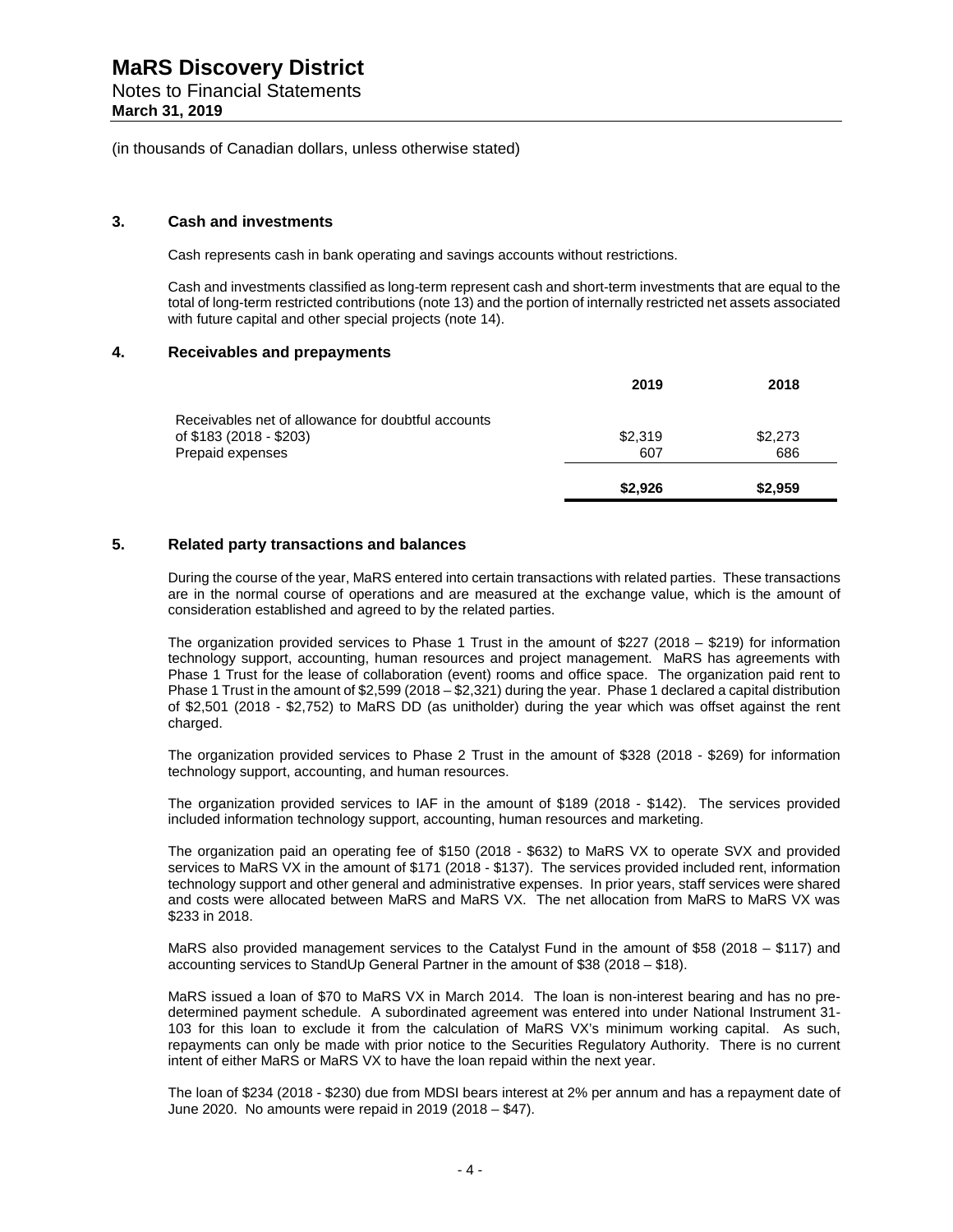## Notes to Financial Statements **March 31, 2019**

(in thousands of Canadian dollars, unless otherwise stated)

The following amounts were due from (to) related parties at the end of the year.

|                                       | 2019  | 2018    |
|---------------------------------------|-------|---------|
| <b>Current (non-interest bearing)</b> |       |         |
| Due from Phase 1 Trust                | \$206 | \$962   |
| Due from Phase 2 Trust                | 165   | 165     |
| Due from IAF                          | 126   | 114     |
| Due (to) MaRS VX                      | (17)  | (118)   |
| Due from the Catalyst Fund            | 318   | 120     |
| Due from StandUp General Partner      | 42    | 18      |
|                                       | \$840 | \$1,261 |
| Non-current                           |       |         |
| Subordinated loan due from MaRS VX    | \$70  | \$70    |
| Loan due from MDSI                    | 234   | 230     |
|                                       | \$304 | \$300   |

### **6. Investments**

#### Cogniciti Inc.

MaRS holds directly a 1.8% interest (carried at cost of \$90) and indirectly, through MDEI, a 10.5% interest in Cogniciti Inc. Cogniciti Inc. was formed in 2009 through a partnership between Baycrest Centre for Geriatric Care (Baycrest), one of the world's leading cognitive science institutes, and MaRS. Since 2013 Baycrest has continued to fund Cogniciti, resulting in a dilution of MaRS' interests. Baycrest currently holds an 87.7% interest in Cogniciti.

#### Triphase Accelerator Limited Partnership

MaRS holds a 4% interest (carried at cost of \$500) in Triphase Accelerator Limited Partnership (Triphase). Triphase is a biopharmaceutical company focused on accelerating oncology products from the preinvestigational new drug state to proof of concept in less time and with less capital than traditional pharmaceutical and biotechnology approaches. MaRS is entitled to receive distributions at an annual rate of 8% when declared by the General Partner of Triphase. A distribution of \$403 (2018 – \$100) was paid to MaRS during the year and has been included in other income.

### The Catalyst Fund L.P. (Fund).

On December 19, 2018 MaRS subscribed for 780 Series C Units, a 13.49% interest, in the Fund for an aggregate subscription price of \$780. As of March 31, 2019, MaRS DD has contributed \$422 (2018 - \$nil) towards its investment in the Fund.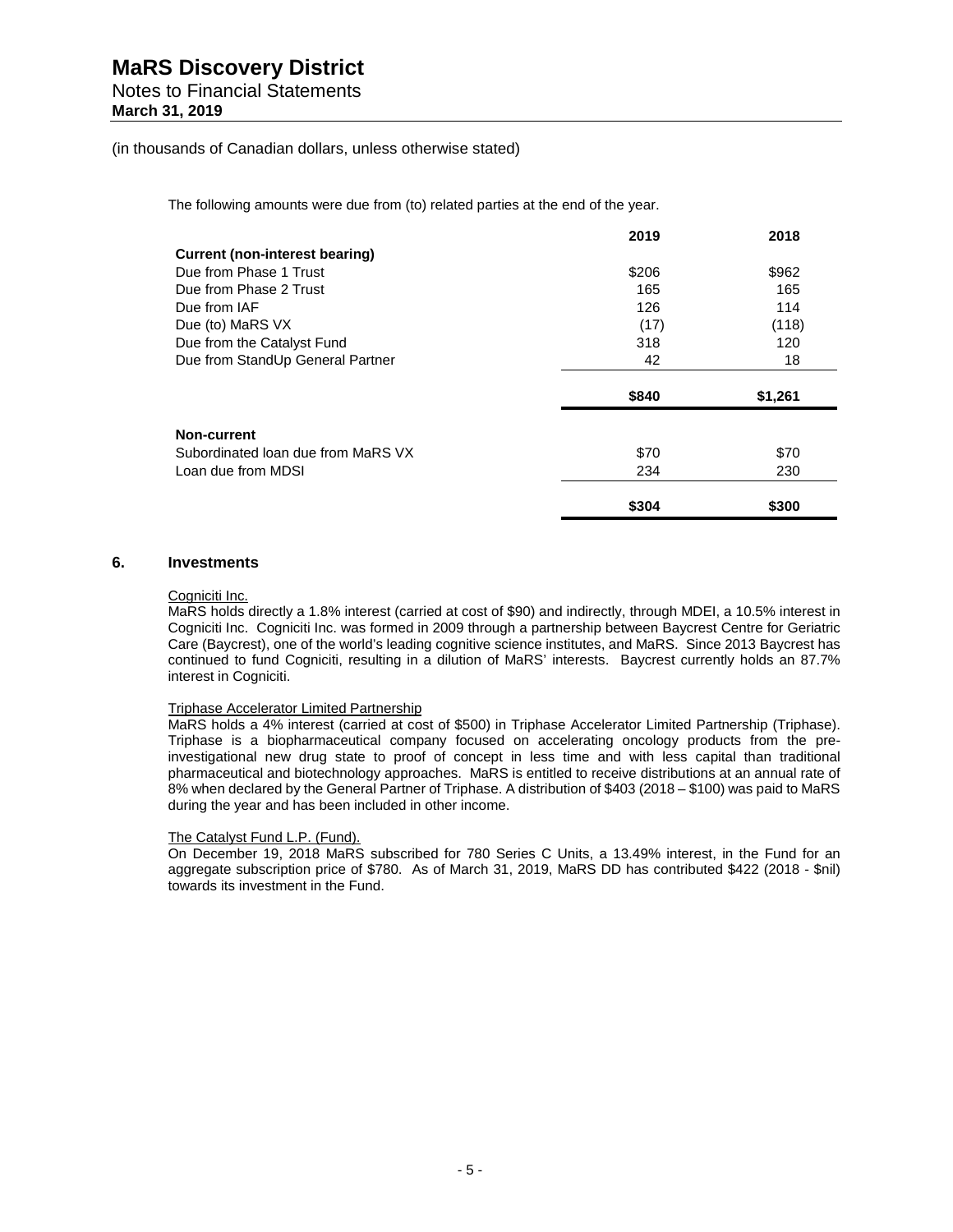## Notes to Financial Statements **March 31, 2019**

(in thousands of Canadian dollars, unless otherwise stated)

# **7. Investment in related parties**

## MaRS Phase 1 Trust and Phase 2 Trust (Trusts)

The organization accounts for its interests in both real estate Trusts using the equity method. The Trusts have December fiscal year ends. MaRS records the income (loss) from each trust with a three-month lag and provides disclosure of key financial information for the period from the Trusts year end to March 31.

A continuity of the investment in the Trusts is as follows:

|                                | Phase 1  | Phase 2                  | Total    |
|--------------------------------|----------|--------------------------|----------|
| Balance March 31, 2017         | \$2,402  | \$30,923                 | \$33,325 |
| Net income                     | 4.420    | 6,260                    | 10,680   |
| <b>Distributions</b>           | (4, 369) | ٠                        | (4,369)  |
| Balance March 31, 2018         | 2.453    | 37,183                   | 39,636   |
| Net income                     | 4,761    | (2,534)                  | 2,227    |
| <b>Distributions</b>           | (4, 458) | $\overline{\phantom{a}}$ | (4, 458) |
| <b>Balance, March 31, 2019</b> | \$2,756  | \$34,649                 | \$37,405 |

The assets, liabilities, unitholder's equity, revenues, expenses and cash flows (at 100%) for Phase 1 and Phase 2 Trust's as at and for the fiscal years ending December 31 are as follows:

|                                                          | Dec 31, 2018 | Dec 31, 2017 |
|----------------------------------------------------------|--------------|--------------|
| Assets                                                   | \$472,178    | \$489,694    |
| Liabilities                                              | 379,584      | 391,498      |
| Unitholder's equity                                      | 92,594       | 98,196       |
| Revenue                                                  | 61,268       | 55,886       |
| Expenses                                                 | 62,480       | 58,023       |
| Net income inclusion related to Phase 2 debt refinancing |              | 11,578       |
| Cash flow from operating activities                      | 4,765        | 3,642        |
| Cash flow from financing activities                      | (9,043)      | 76.919       |
| Cash flow from investing activities                      | 4.338        | (78,226)     |

The assets, liabilities, unitholder's equity, revenues, expenses and cash flows (at 100%) for Phase 1 and Phase 2 Trusts' as at and for the quarters ending March 31 are as follows:

|                                     | Mar 31, 2019 | Mar 31, 2018 |
|-------------------------------------|--------------|--------------|
| Assets                              | \$464,129    | \$484,869    |
| Liabilities                         | 372.760      | 387,479      |
| Unitholder's equity                 | 91,369       | 97,390       |
| Revenue                             | 15,673       | 5,292        |
| Expenses                            | 15.601       | 15,506       |
| Cash flow from operating activities | 1,557        | 1,546        |
| Cash flow from financing activities | (3, 429)     | (3,611)      |
| Cash flow from investing activities | 2,697        | 6,122        |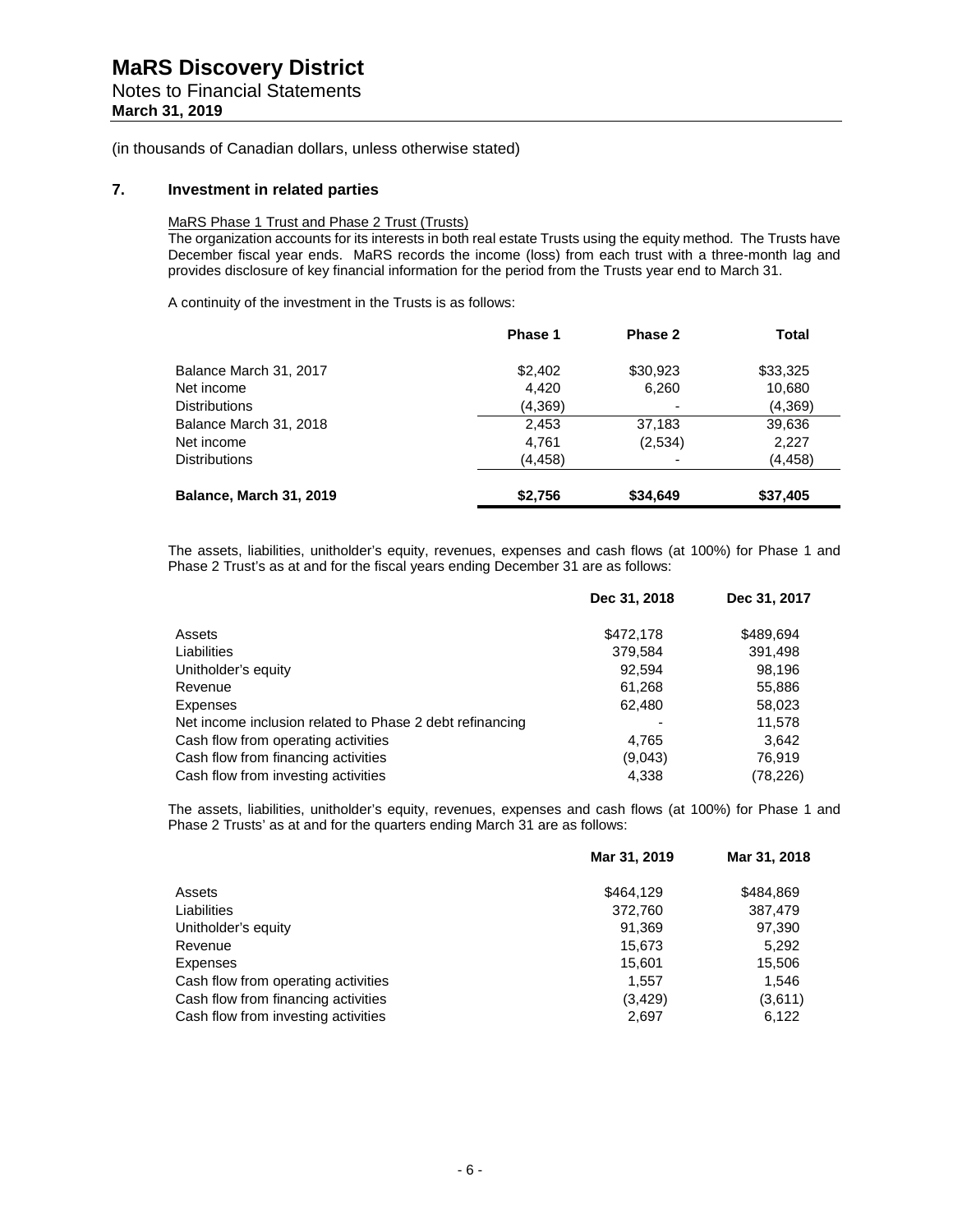Notes to Financial Statements **March 31, 2019** 

(in thousands of Canadian dollars, unless otherwise stated)

# **8. MaRS Investment Accelerator Fund Inc.**

MaRS Investment Accelerator Fund Inc. (IAF) is a Province of Ontario funded seed fund that assists emerging Ontario technology companies to bring their products and services to market. IAF administers the investment of up to \$750 in early stage, privately-held companies, with no significant revenue or institutional investment, that have the potential to be global leaders in their field and provide sustainable economic benefits to Ontario. IAF also provides a comprehensive platform of resources, people, connections and funding that entrepreneurs and innovators can access to launch their new ventures.

IAF makes investments in the form of equity instruments and convertible secured debentures that have maturity dates of 12 to 36 months from date of issuance. In the event of significant financing, acquisition or, at IAF's option, the convertible debenture may convert into equity instruments. The conversion terms may include a share price discount.

The terms of funding permit the Province of Ontario, at its sole discretion, to request the return or transfer of any funds or investments held by IAF.

The assets and liabilities as at March 31 and the revenues, expenses and cash flows for the years ended March 31 for MaRS IAF are as follows:

|                                     | 2019     | 2018     |
|-------------------------------------|----------|----------|
| Assets                              | \$83,249 | \$72,169 |
| Liabilities                         | 83.249   | 72,169   |
| Operating revenue                   | 2,462    | 2,262    |
| Operating expenses                  | 2,462    | 2,262    |
| Cash flow from operating activities | (2,464)  | (120)    |
| Cash flow from financing activities |          |          |
| Cash flow from investing activities | 11,003   | 6,031    |
|                                     |          |          |

### **9. MaRS VX**

MaRS VX operates the Social Venture Exchange (SVX). SVX, operating under the regulations of the Ontario Securities Commission, is an impact investing platform for ventures, funds and investors seeking social and/or environmental impact alongside the potential for financial return. SVX provides a single access point for raising capital and making investments. SVX works across sectors including cleantech, health, work and learning, food, and social inclusion.

The assets and liabilities as at March 31 and the revenues, expenses and cash flows for the years ended March 31 for MaRS VX are as follows:

|                                     | 2019  | 2018  |
|-------------------------------------|-------|-------|
| Assets                              | \$418 | \$265 |
| Liabilities                         | 80    | 193   |
| Net assets                          | 138   | 72    |
| Revenue                             | 1,023 | 795   |
| Expenses                            | 956   | 790   |
| Cash flow from operating activities | 230   | (67)  |
| Cash flow from financing activities |       |       |
| Cash flow from investing activities |       |       |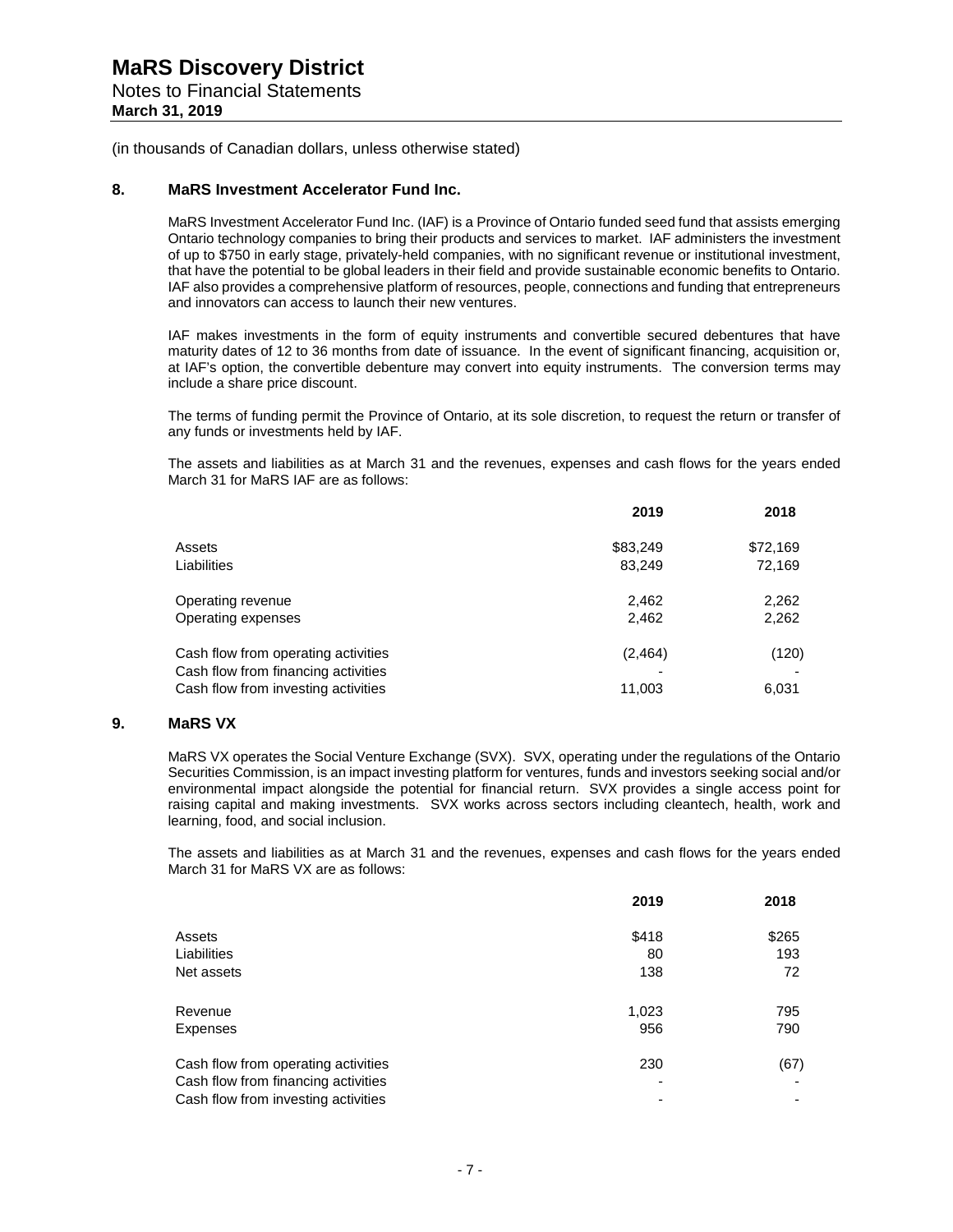## Notes to Financial Statements **March 31, 2019**

(in thousands of Canadian dollars, unless otherwise stated)

# **10. Capital assets**

|                        |         |                                           | 2019       |
|------------------------|---------|-------------------------------------------|------------|
|                        | Cost    | <b>Accumulated</b><br><b>Amortization</b> | <b>Net</b> |
| Furniture and fixtures | \$1,892 | \$1,788                                   | \$104      |
| Equipment              | 834     | 764                                       | 70         |
| Software               | 2,549   | 1,829                                     | 720        |
| Leasehold improvements | 294     | 72                                        | 222        |
|                        | \$5,569 | \$4,453                                   | \$1,116    |
|                        |         |                                           | 2018       |
|                        | Cost    | <b>Accumulated</b><br><b>Amortization</b> | <b>Net</b> |
| Furniture and fixtures | \$1,878 | \$1,753                                   | \$125      |
| Equipment              | 834     | 701                                       | 133        |
| Software               | 2,452   | 1,475                                     | 977        |
| Leasehold improvements | 269     | 36                                        | 233        |
|                        | \$5,433 | \$3,965                                   | \$1,468    |

# **11. Line of credit**

MaRS has a credit facility that includes a \$5,000 revolving demand facility and a \$2,000 revolving lease line of credit. No amounts were drawn on either at March 31, 2019 or 2018. The credit facility is secured by a general security agreement and a guarantee by Phase 1 Trust, supported by a second mortgage in the amount of \$10,000 on the Phase 1 land and building.

# **12. Restricted contributions**

Restricted contributions are funds received in support of specified programs, projects or activities agreed upon by MaRS and various funders. MaRS receives restricted grants from the Province of Ontario and the Government of Canada, and restricted donations and other grants from philanthropic donors and other funders. MaRS also administers partner payment programs on behalf of the Province of Ontario and the Government of Canada. These programs provide flow-through funding to the recipients.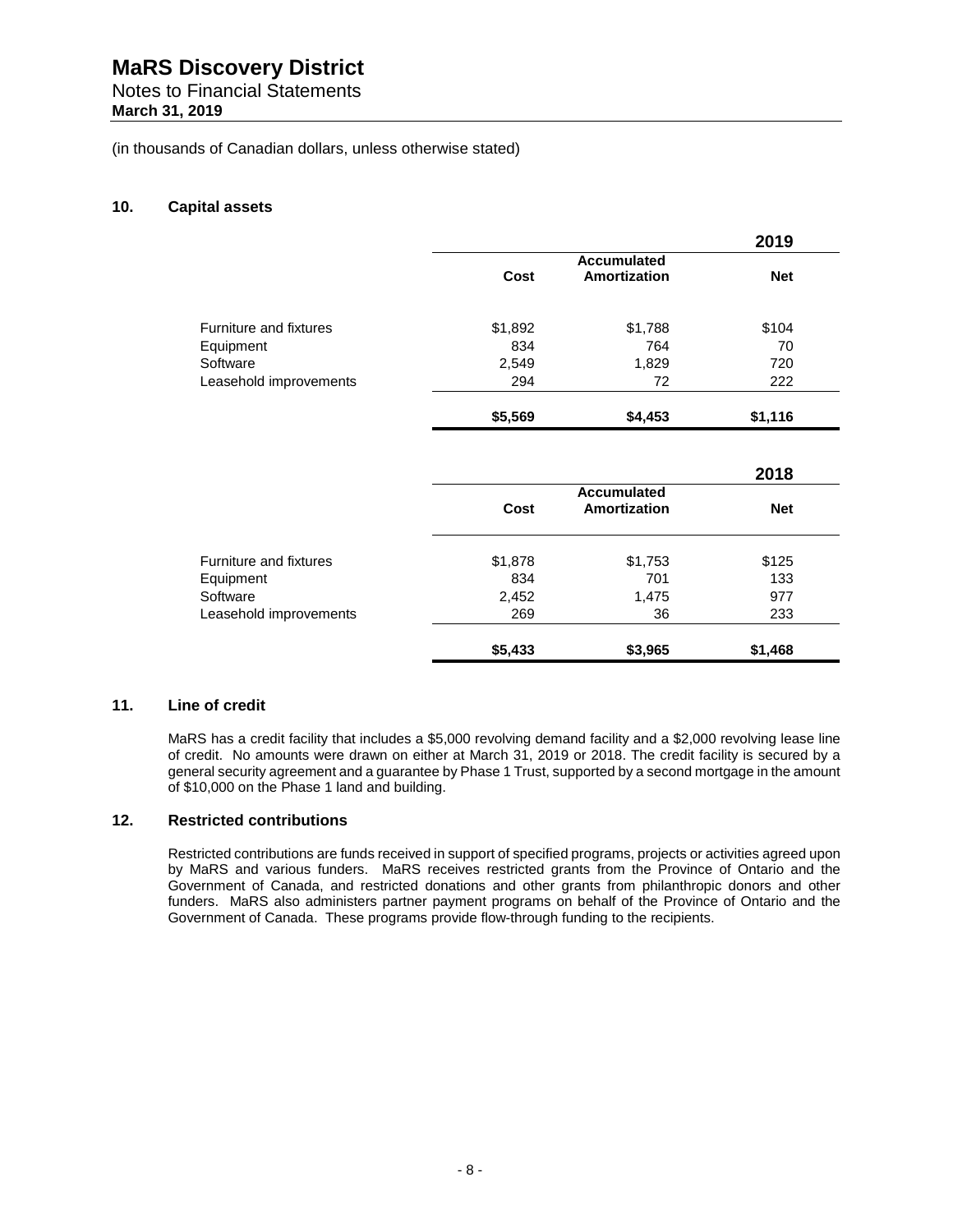## Notes to Financial Statements **March 31, 2019**

|                                             | <b>Province of</b><br>Ontario | Government<br>of Canada | Other<br>funders | <b>Partner</b><br>payments | Total     |
|---------------------------------------------|-------------------------------|-------------------------|------------------|----------------------------|-----------|
| Balance<br>March 31, 2017<br>Funds received | \$7,488                       | $\frac{1}{2}$ -         | \$2,807          | \$7,500                    | \$17,795  |
| during the year<br>Recognized as            | 14.162                        | 2.877                   | 3.943            | 17,557                     | 38,539    |
| revenue                                     | (15, 742)                     | (2,642)                 | (2,964)          | (14, 123)                  | (35,471)  |
| <b>Balance</b>                              |                               |                         |                  |                            |           |
| March 31, 2018<br>Funds received            | 5.908                         | 235                     | 3.786            | 10.934                     | 20,863    |
| during the year                             | 13,980                        | 3,686                   | 2,862            | 13,083                     | 33,611    |
| Recognized as<br>revenue                    | (16, 620)                     | (3,363)                 | (3,281)          | (14, 134)                  | (37, 398) |
| Balance,                                    |                               |                         |                  |                            |           |
| March 31, 2019                              | \$3,268                       | \$558                   | \$3,367          | \$9,883                    | \$17,076  |

(in thousands of Canadian dollars, unless otherwise stated)

The Province of Ontario, through the Ministry of Economic Development, Job Creation and Trade, provides an annual operating grant to MaRS to develop and deliver programs as part of the Ontario Network of Excellence, a province-wide innovation system that supports the needs of entrepreneurs and emerging technology-based companies. These programs include advisory services, educational programs and the development of stronger talent, customer and capital networks for young Ontario companies. MaRS also develops and supports multi-stakeholder innovation initiatives. The Core Funding Agreement with the Province of Ontario has been in place since April 1, 2010 and has provided \$5,000 annually for a total of \$45,000 over the nine-year period ended March 31, 2019. MaRS has received a funding agreement extension to March 31, 2020 for a further \$3,500.

The Province of Ontario funded programs also include Studio Y, the Business Acceleration Program, EXCITE, Data Catalyst and Ontario Scale-Up Vouchers Program.

The Government of Canada, through the National Research Council of Canada, provides funding to MaRS that supports the Canada Accelerator and Incubator Program (CAIP). The program aims to establish a critical mass of business incubators and accelerators in Canada, capable of promoting a higher output of successful, innovative, high-growth small and medium-sized enterprises. The funding agreement with the Government of Canada has been in place since January 1, 2016 and contributed a maximum of \$6,109 for costs incurred by the organization over a three-year period ended March 31, 2019.

The programs supported by other funders include the MaRS Centre for Impact Investing and the MaRS Solutions Lab (note 13).

The partner payment programs include the Ontario Regional Innovations Centres (managed by the Business Acceleration Programs), Ontario Voucher and Growth Coach funding (managed by Ontario Scale-Up Vouchers Program), research funding (managed by the EXCITE program), travel assistance for firms enrolled in the CAIP program and wage subsidies for firms enrolled in the Student Work Integrated Learning Program.

# **13. Long-term restricted contributions**

The organization has received long-term restricted contributions to support the MaRS Solutions Lab, a program dedicated to using new approaches to solve elusive societal problems. The agreement with the funders provide that both the contribution and the income derived from the contribution's investment are to be used to support the program over time. During the year the long-term restricted contribution increased by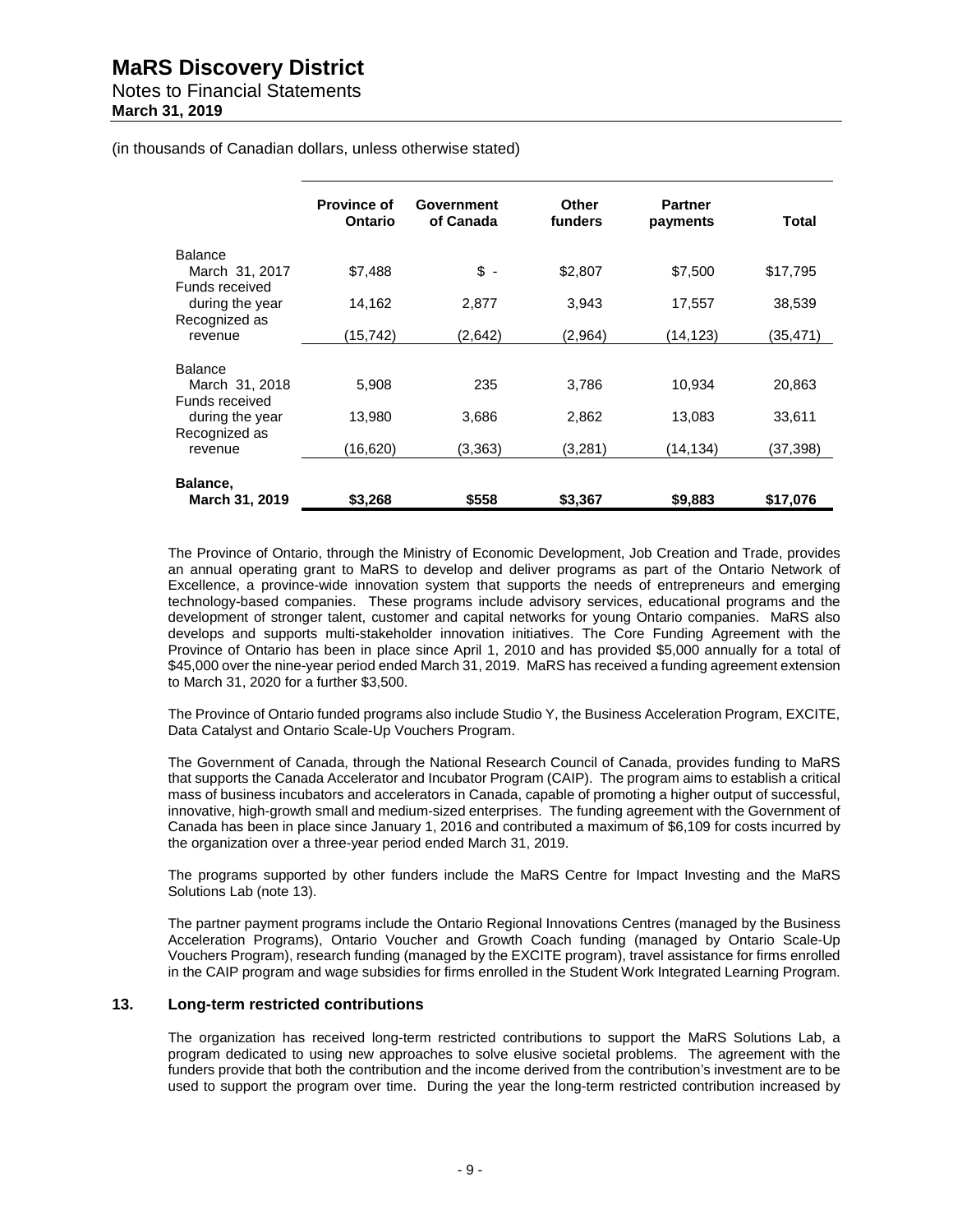(in thousands of Canadian dollars, unless otherwise stated)

\$165 representing the net amount of investment income in excess of funds used by the program (2018 – decrease of \$135).

# **14. Internally restricted net assets**

Internally restricted net assets represent investment in related parties, capital assets internally funded and amounts set aside for future capital and other special projects.

In fiscal 2019, the board approved a transfer of \$2,417 (2018 - \$5,950) from unrestricted to internally restricted net assets

### **15. Contingencies and commitments**

As part of the new financing arrangement for the West Tower, MaRS has provided the Province of Ontario a pledge of its ownership of the units of Phase 2 Trust and an undertaking to deliver a charge on its beneficial interest in the MaRS Development Tower.

# **16. Changes in working capital balances**

|                                          | 2019    | 2018    |
|------------------------------------------|---------|---------|
| Receivables and prepayments              | \$33    | \$(883) |
| Government receivables                   | 828     | (1,905) |
| Due from/to related parties              | 2,659   | 2,619   |
| Accounts payable and accrued liabilities | 1,128   | 118     |
| Deferred revenue                         | 83      | 103     |
| Restricted contributions                 | (3,622) | 2,933   |
|                                          | \$1,109 | \$2,985 |

### **17. Risk management**

The organization's activities expose it to a range of financial risks.

### Credit risk

Credit risk is the risk that a counterparty may default on its contractual obligations resulting in a financial loss. The organization minimizes its risk on cash and restricted cash by depositing the funds with a major Canadian commercial bank. The organization is exposed to credit risk in connection with accounts receivable from fee paying clients. This is minimized through continuous evaluation and monitoring of outstanding receivables and recording of an allowance for uncollectible accounts. Allowances for doubtful accounts are estimated based on past experience, specific risks associated with the client and other relevant information.

#### Liquidity risk

Liquidity risk is the risk the organization will not be able to meet its financial obligations as they come due. The organization derives a significant portion of its revenue from the Province of Ontario and Government of Canada, and other funders under agreements that cover only one to three years (see note 12). To manage liquidity risk, the organization actively monitors its operating requirements and works to increase the funding received from other services. The organization also has undrawn credit facilities available.

#### Market risk

Market risk is the risk that changes in market prices, such as foreign exchange rates, interest rates or other prices, will effect the organization's income or the value of its financial instruments. The organization does not have any significant exposure to foreign exchange, interest rate or other pricing risk.